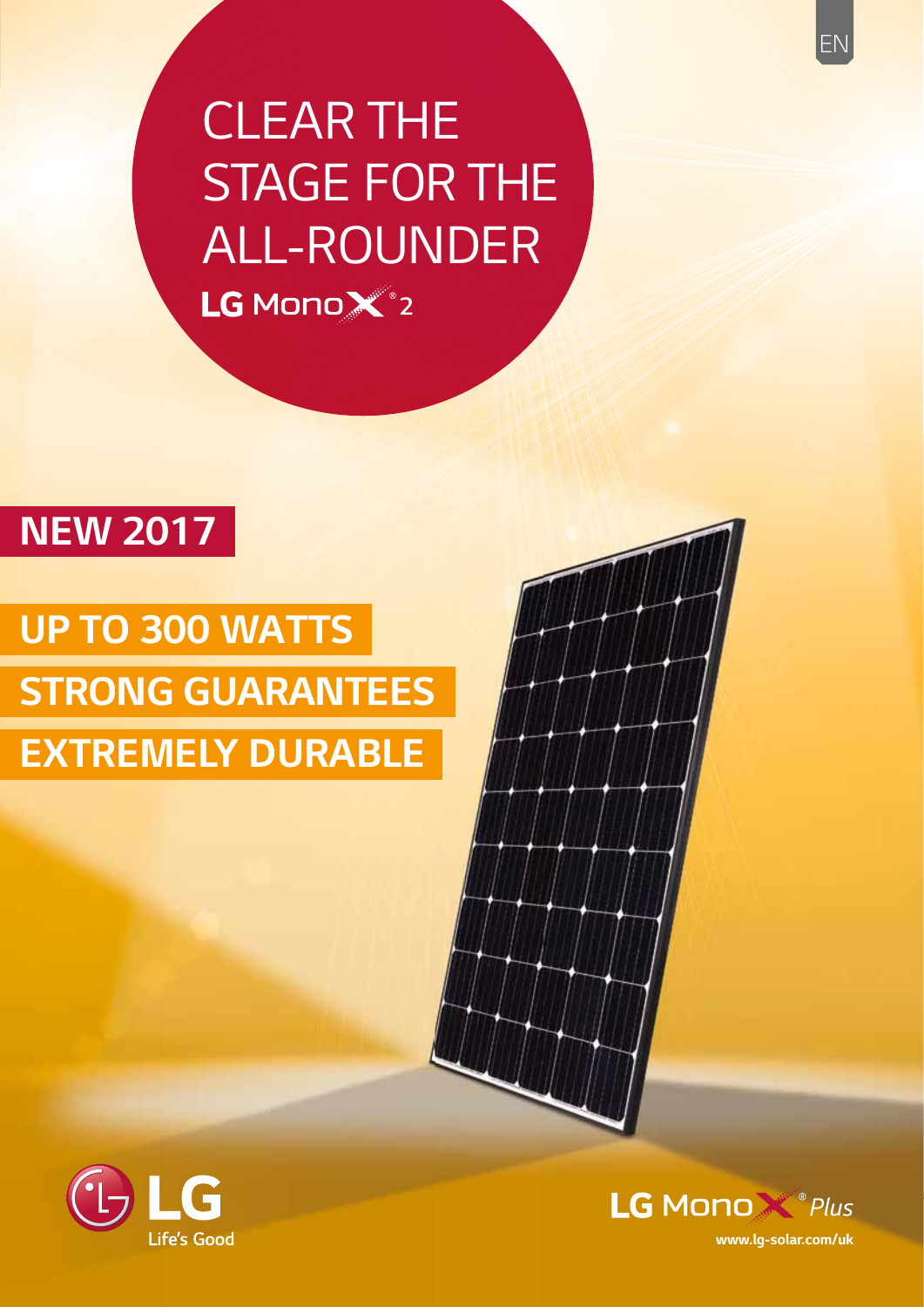## **LG Mono W**<sup>®</sup> Plus

## *LG MonoX® PLUS – DURABLE AND HIGHLY EFFICIENT*

The new solar module of the MonoX® series is the next step of well-known LG quality features: long lifespan, strong guarantees, as well as easy handling combined with first-class energy performance.

### *LOCAL GUARANTOR, GLOBAL SECURITY*

LG Solar is part of LG Electronics, a global and financially *strong company, with over 50 years of experience.* 

*Good to know: LG Electronics is the warrantor for your solar modules.*

*The warrantor's 2015 sales in billions of euros* 



## *EXCELLENT QUALITY, INDEPENDENTLY TESTED*

You can rely on LG. We test our products with double the intensity specified in the IEC standard. This quality is valued by installers across Europe, which is why they have awarded our LG solar modules the Top Brand PV stamp of quality for the highest recommendation rates for the third time in a row. Moreover, they have already received the prestigious Intersolar Award as well as the

Plus X Award – one of the biggest innovation *awards for technology, sport and lifestyle.*







### *LILY TECHNOLOGY, AN LG ADVANTAGE*

*Annual Degradation*  $98<sub>6</sub>$ 97% *The LG Mono X® Plus prevents declines in*  92,6% *initial performance with LiLY technology,* +4,6% 90,7% increasing the reliability of long-term  $LG$  Mono $X^{\circ}$ Plus (%) *Performance performance.84,8*% - 98% for the 1st year, 80,2% - 0,55%/annually *Conventional 1yr 10 25yrs*

### *FRAME & MODULE DESIGN*

*With reinforced frame design, LG MonoX® Plus can endure a front load up to 6000 Pa (represents snow height of normal snow of more than 1,8 meters) and a rear load up to 5400 Pa (represents wind speed of up to 93 m/s, compare max. wind speed of Hurricane Katrina 2005 of max. 75 m/s).*

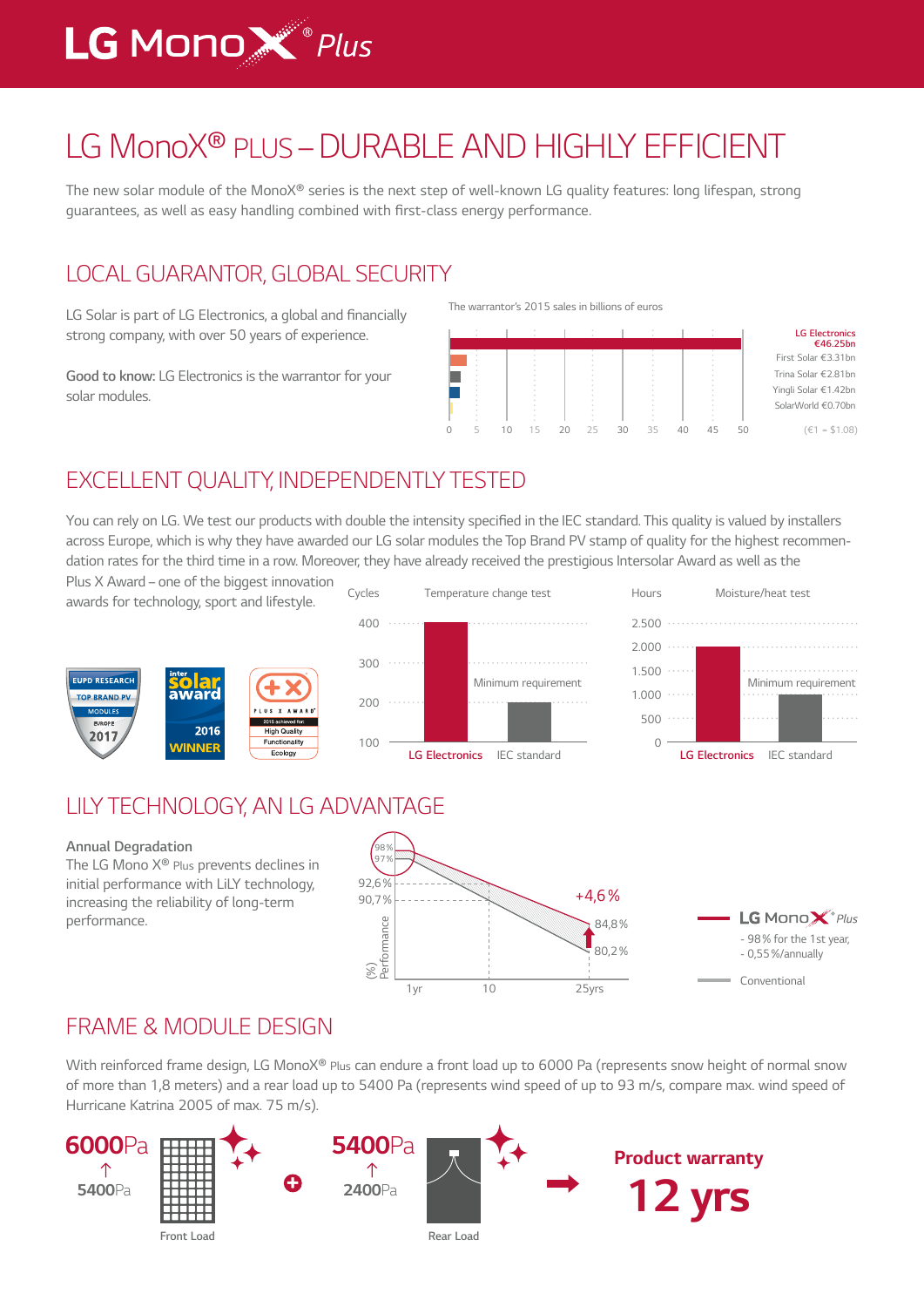



*LG300S1C-A5 I LG295S1C-A5 LG290S1C-A5*

# *60 Cells*

*LG MonoX® Plus* **is LG Electronics' high-quality monocrystalline module. The quality is the result of our**  *strong commitment to developing a module to improve*  **benefits for customers. Features of MonoX®** *Plus* **include durability, convenient installation, and aesthetic exterior.**









### *KEY FEATURES*



#### **Enhanced Performance Warranty**

*LG Mono X® Plus has an enhanced performance warranty. The initial degradation of cells has*  been improved from -3% to -2%, and the annual rate of degradation has fallen from -0.6%/yr to -0.55%/yr.



#### **Improved Product Warranty**

*As well as the enhanced performance warranty, LG has extended the product warranty of the LG Mono X® Plus for an additional 2 years.*



#### *Reduced LID*

*LG Mono X® Plus has reduced the initial degradation of solar cells by applying LG's*  new LiLY (LID-improvement for Lifetime Yield) *Technology, which controls the reaction of Boron and Oxygen, the main cause of LID (Light Induced Degradation).*



#### *Light and Convenient*

*LG Mono X® Plus has been carefully designed. it weighs just 18kg (39.68 lb) and has better*  grips that allow for quick installation.

#### *About LG Electronics*

LG Electronics is a global big player, committed to expanding its operations with the solar market. The company first embarked on a solar energy source research program in 1985, supported by LG Group's vast experience in the semi-conductor, LCD, chemistry and materials industries. In 2010, LG Solar successfully released its first MonoX® series to the market, which is now available in<br>32 countries. The NeON® ( *commitment to the industry.*